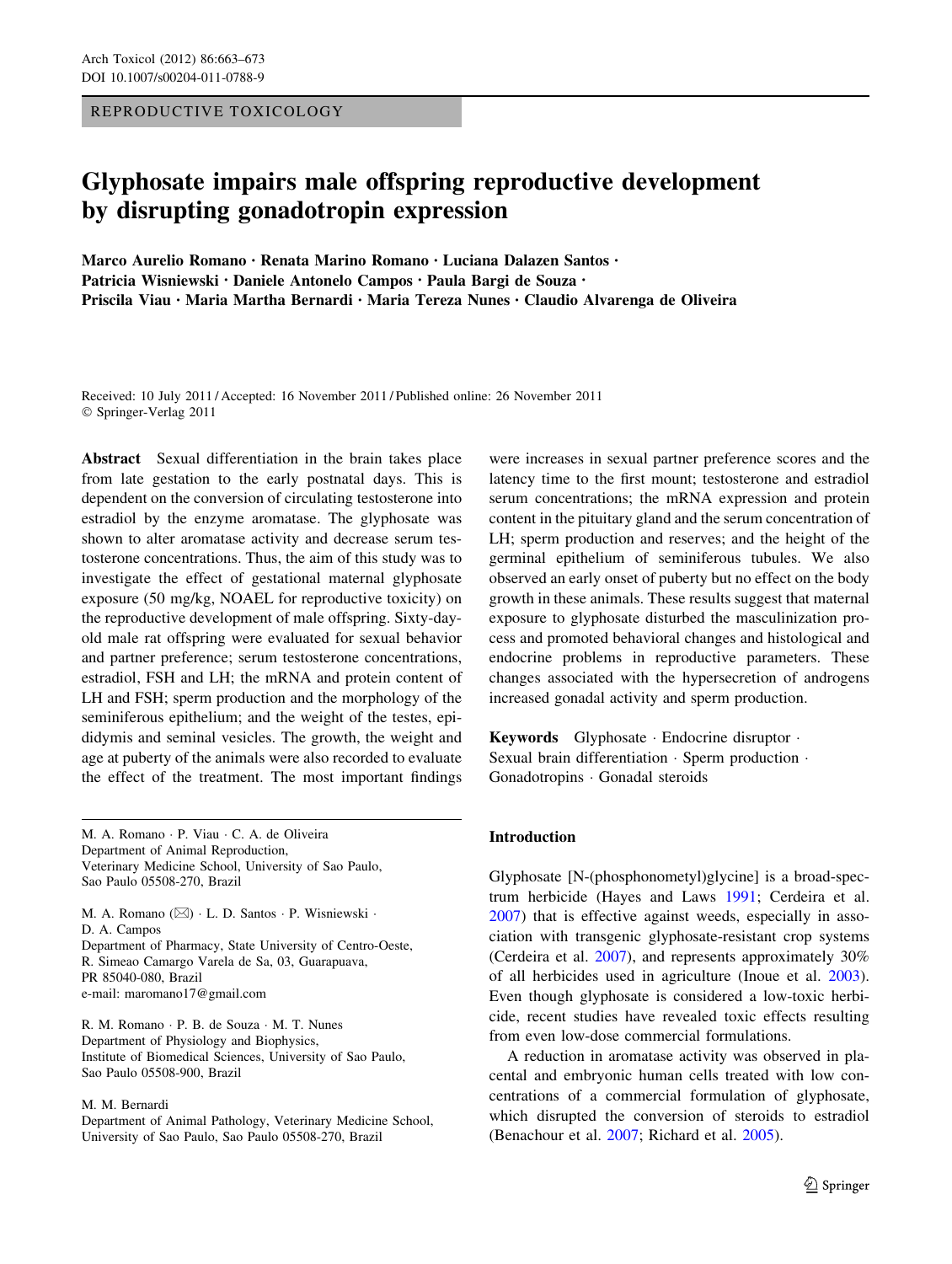Furthermore, a recent study showed a reduction in the expression of androgen and estrogen receptors, the expression and activity of aromatase, and genotoxicity in human liver HepG2 cells exposed to low concentrations of commercial glyphosate (Gasnier et al. [2009;](#page-9-0) Benachour and Seralini [2009](#page-9-0)).

The effect of Roundup on the aromatase enzyme was also demonstrated in Leydig MA-10 tumor cell cultures, where a reduction in the expression of the steroidogenic acute regulatory protein (STAR, protein responsible for intracellular cholesterol transport) was also observed (Walsh et al. [2000](#page-10-0)).

Previous results from our laboratory demonstrated a significant reduction in serum testosterone concentrations and changes in the testicular morphology of male Wistar rats treated with Roundup during the prepubertal period, and these effects were demonstrated with even the lowest dose used in the experiment (5 mg/kg) (Romano et al. [2010\)](#page-10-0). Thus, the herbicide glyphosate may be characterized as a potential endocrine chemical disruptor. Endocrine disruptors were defined by Kavlock et al. ([1996\)](#page-9-0) as exogenous agents that interfere with the production, release, transport, metabolism, binding, action or elimination of natural hormones responsible for the maintenance of homeostasis and the regulation of developmental processes.

Based on the effects of commercial formulations of glyphosate on aromatase activity and testosterone levels, we aimed to investigate the effect of maternal glyphosate exposure during the perinatal period from gestational day (GD) 18 to postnatal day (PND) 5 on the reproductive development of male offspring. Disturbances during this phase may alter reproductive physiology and behavior (Gerardin et al. [2005;](#page-9-0) Pereira et al. [2006;](#page-9-0) Reznikov and Tarasenko [2007;](#page-10-0) Ward and Weisz [1980\)](#page-10-0).

Sexual differentiation in the brain occurs during the late gestational and early postnatal days. During this period, increased aromatase expression converts circulating testosterone (produced in the fetal testes from GD18 to PND10) into estradiol in the central nervous system, which will eventually determine the gender-specific reproductive endocrinology and behavior in adults (Bakker et al. [2002](#page-9-0); Lenz and McCarthy [2010](#page-9-0); Phoenix et al. [1959;](#page-10-0) Sakuma [2009;](#page-10-0) Weisz and Ward [1980;](#page-10-0) Wilson and Davies [2007\)](#page-10-0).

Thus, we assessed the sexual behavior of 60-day-old male rat offspring from females treated with glyphosate during the perinatal period. Among other factors, sexual behavior is influenced by hormones, so the serum concentrations of testosterone, estradiol, FSH and LH were measured. The pituitary expression of mRNA and protein content of LH and FSH was also analyzed to assess the possible glyphosate-mediated interference with their production. Changes in sex hormone serum concentrations may also affect sperm production and the morphology of the seminiferous epithelium, which were evaluated by testicular and epididymal sperm counts and the morphometric analysis of histological sections. The weight of the testes, epididymides and the seminal vesicle; the growth of the animals; and the weight and age at puberty were also recorded to evaluate the effect of the treatment on these parameters.

# Materials and methods

# Chemicals

The herbicide used in this study was a glyphosate-based commercial formulation of Roundup Transorb (Monsanto Co., St. Louis, MO; Monsanto of Brazil Ltda, Sao Paulo, Brazil). This formulation was composed of 480 g/l of glyphosate, 648 g/l of isopropylamine salt and 594 g/l of inert ingredients.

Several additional products were also obtained for the study: Platinum SYBR green qPCR SuperMix UDG, Oligo dT and dNTPs (Life Technologies, Camarillo, CA, USA); M-MLV Reverse Transcriptase (Promega, Madison, WI, EUA); hybridization nitrocellulose membranes (Millipore, Ireland); LH, FSH and GH antibodies (Dr. A. F. Parlow, National Hormone and Pituitary Program, National Institute of Diabetes and Digestive and Kidney Diseases, Torrance, CA, USA); GAPDH and secondary peroxidaseconjugated antibodies (Santa Cruz Biotechnology, Santa Cruz, CA, USA); BSA, protein molecular weight markers and mercaptoethanol (Life Technologies, Grand Island, NY); an Enhanced Chemiluminescence kit (Amersham Biosciences, Buckinghamshire, UK); Total Testosterone and Estradiol kits (Sigma, Solon, OH, USA); Luminex xMAP technology for LH and FSH (Milliplex MAP rat pituitary panel, Millipore, Billerica, MA, USA). All other reagents were purchased from Labsynth (Sao Paulo, SP, Brazil).

## Animals, experimental design and treatment

To evaluate the effects of glyphosate male offspring sexual development, twelve 90-day-old female Wistar rats were mated in a monogamous couple, and the beginning of gestation (GD1) was confirmed by vaginal smear containing spermatozoa. Glyphosate Roundup Transorb was diluted in a watery suspension and administered to the mothers once a day, p.o. (gavage), in a volume of 0.25 ml/ 100 g of body weight between 7 and 8 am from GD18 to PND5. On PND4, the litters were culled to eight pups per female and kept at this proportion until weaning (PND21). At PND 60, the male rats were divided into subgroups so that the animals subjected to sexual partner preference were not subjected to other experiments. During all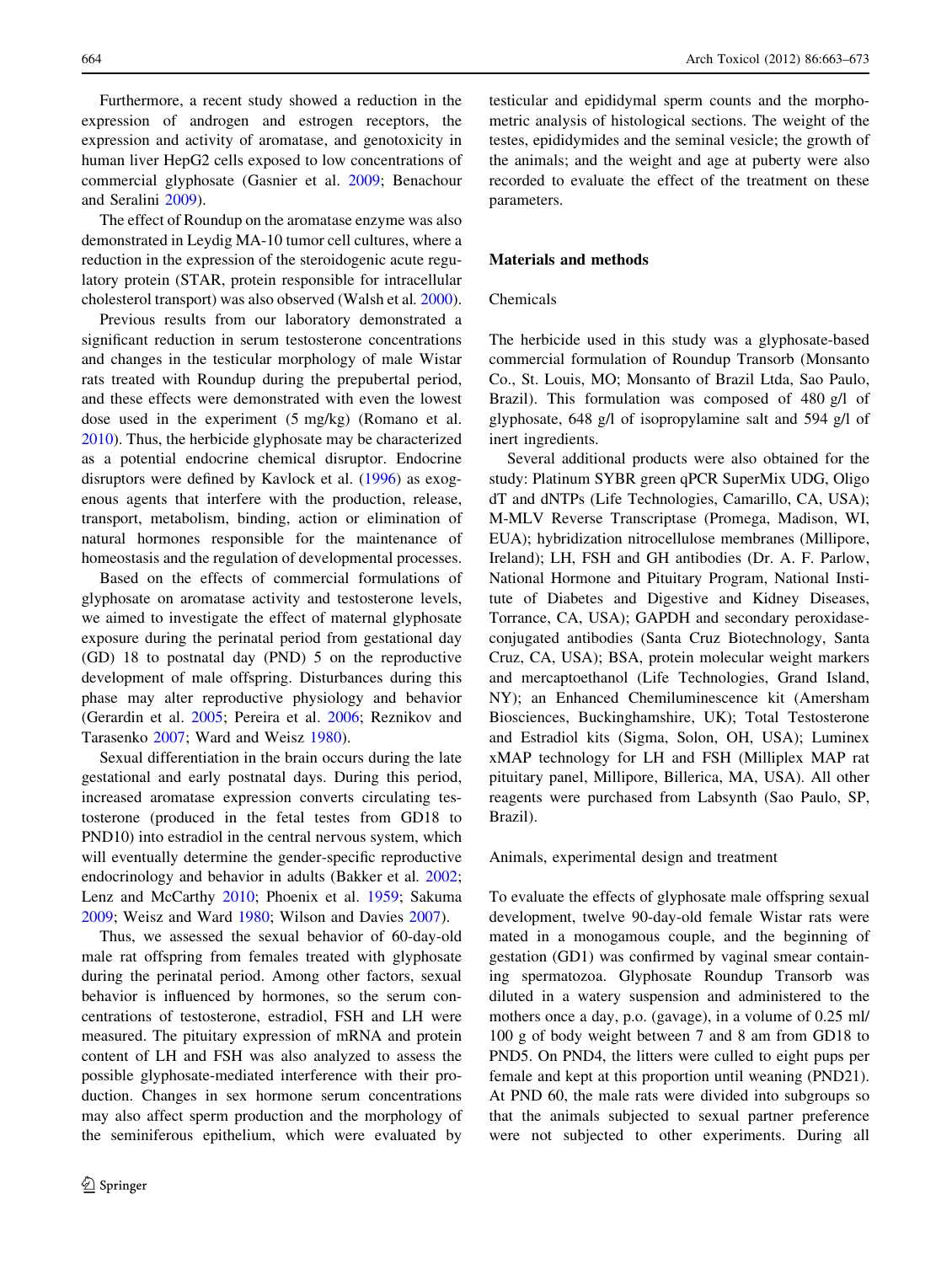experimental periods, the rats were fed with a commercially balanced mixture for rats with water available ad libitum, and they were kept in rooms with a 12:12 h dark/light cycle and a controlled temperature (23  $\pm$  1°C). All procedures were performed according to the ethical principles in animal research adopted by the Brazilian College of Animal Experimentation and approved by the bioethical Commission of Faculty of Veterinary Medicine and Zootechny of University of São Paulo (protocol 2197/2011). The 50 mg/kg dose was chosen based on the NOAEL (No Observed Adverse Effect Level) or NEL (No Effect Level) for glyphosate (Lu [1995\)](#page-9-0) and from the results of our previous study (Romano et al. [2010](#page-10-0)). The control group was treated in the same manner with deionized water.

## Sexual partner preference

The sexual partner preference was performed at PND60 according to a procedure previously described (Dahlgren et al. [1991](#page-9-0)). Briefly, a circular apparatus was used with two cages positioned on opposite sides where the stimulus animals were kept (a gonad-intact sexually mature male and a female in induced estrous). The zones nearest to the male and female stimulus animals were named male area I and female area I. There were six zones between area I and the neutral area. After a 5 min wait time for adaptation, several parameters were recorded during 20 min of observation, including the stay time in male areas I and II and in female areas I and II; however, the time spent in the neutral area was not recorded. Males from treated mothers and control mothers were submitted to the experiments alternately. The partner preference score was calculated by subtracting the total time spent in the male area from the total time spent in the female area. Thus, positive scores indicate a preference for estrous females and negative scores for sexually active males. Testing occurred 4–8 h after the beginning of the dark period.

Female stimulus animals were ovariectomized rats treated with exogenous estradiol  $(50 \text{ µg/kg s.c.}, 54 \text{ h})$ before the tests) and progesterone (2.0 mg/kg s.c., 6 h before the tests), and they were tested for receptivity before being placed with the males.

## Sexual behavior

Sexual behavior at PND60 was evaluated as previously described by Felicio et al. ([1989\)](#page-9-0) and Chiavegatto et al. [\(1989](#page-9-0)). Briefly, all animals were exposed individually to an estrus-induced female for 40 min, and several parameters were evaluated, including the number of mounts, intromissions, ejaculatory intervals, number of attempted mounts, time to first ejaculation and number of ejaculations.

## Hormone measurements

The serum doses were measured by radioimmunoassay using commercial kits for total testosterone and estradiol (Coat-A-Count, DPC, Los Angeles, USA). The minimum sensitivity was 0.9932 ng/dl, and the intraassay coefficient was\4.05% for testosterone, and 1,4238 pg/ml and a  $CV \leq 3.9\%$  for estradiol. The serum FSH and LH measurements were determined by chemiluminescence immunoassay using Luminex xMAP technology (Milliplex MAP rat pituitary panel, Billerica, MA, USA). The minimum sensitivity was 2.91 pg/ml for LH and 31.0 pg/ml for FSH. The intraassay coefficient was  $\langle 2.5\%$  for LH and  $\langle 4.7\%$  for FSH.

## mRNA expression of LH, FSH and GH

Messenger RNA (mRNA) levels of beta LH, beta FSH and GH were analyzed by real-time PCR. Pituitaries were homogenized in Politron, and the total RNA was extracted according to the guanidine–phenol–chloroform method (Chomczynski and Sacchi [1987](#page-9-0)). Real-time PCR was performed as recommended by Goulart-Silva et al. ([2011\)](#page-9-0). The quantification was performed by the  $\Delta\Delta$ Ct method, as previously described (Nolan et al. [2006;](#page-9-0) Pfaffl [2001](#page-10-0)). mRNA levels for each gene were normalized to the housekeeping gene Rpl19. All primers were generated using Primer3 Input, verified for specificity by BLAST analyses, designed to span from two different exons ([http://www.ncbi.nih.nlm.gov\)](http://www.ncbi.nih.nlm.gov) and verified to hairpins by OligoAnalyzer [\(http://www.](http://www.idtdna.com/analyzer/applications/oligoanalyzer) [idtdna.com/analyzer/applications/oligoanalyzer](http://www.idtdna.com/analyzer/applications/oligoanalyzer)). The primer sequences are shown in Table [1.](#page-3-0)

## Protein expression of LH, FSH and GH

Pituitaries were individually homogenized in Politron in 300  $\mu$ l of homogenization buffer (0.25 M sucrose, 2 mM  $MgCl<sub>2</sub>$ , 20 mM Tris–HCl) and centrifuged at 100 g at 4 $\degree$ C for 10 min. The supernatant was transferred, and the pellet was resuspended in 200  $\mu$ l of the same buffer and recentrifuged with the same conditions. Following centrifugation at 800 g at  $4^{\circ}$ C for 10 min, the supernatant was used for total protein determination (Bradford [1976](#page-9-0)). Thirty micrograms of protein were lyophilized, resuspended in 10 ll of Laemmli buffer (62.5 mM Tris–HCl pH 6.8; 20% glycerol; 10% mercaptoethanol; 4% SDS; 0.08% bromophenol blue) and  $20 \mu l$  of homogenization buffer. The samples were then submitted to SDS-PAGE on a 15% gel (electrophoresis buffer: Tris-base 25 mM, 193 mM glycine, 0.1% SDS) and transferred to a hybridization nitrocellulose membrane (Bio-Rad Laboratories Inc., USA) at 15 mV for 60 min (transfer buffer: Tris-base 25 mM, 192 mM glycine, methanol 20%). The membrane was preincubated with blocking buffer (5% nonfat dry milk,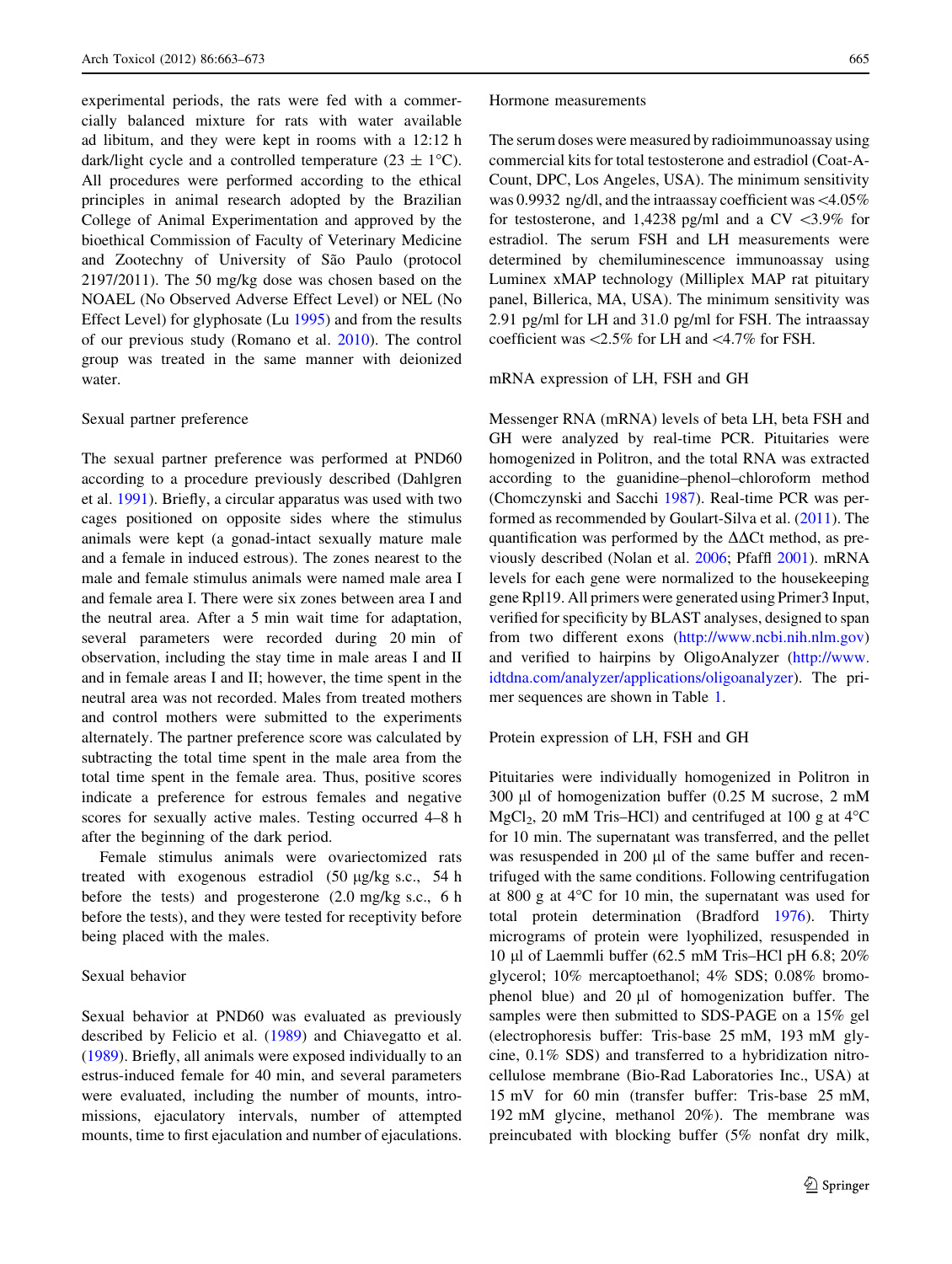Table 1 Primers used for real-

<span id="page-3-0"></span>

| Table 1 Primers used for real-<br>time PCR analysis | Gene            |         | Primer sequence            | Gen Bank accession no. |
|-----------------------------------------------------|-----------------|---------|----------------------------|------------------------|
|                                                     | <b>Beta FSH</b> | Forward | 5'-AAGTCGATCCAGCTTTGCAT-3' | NM 001007597           |
|                                                     |                 | Reverse | 5'-GTCCCAGGCCTCTTACAGTG-3' |                        |
|                                                     | Beta LH         | Forward | 5'-ATGAGTTCTGCCCAGTCTGC-3' | NM 012858              |
|                                                     |                 | Reverse | 5'-GTGGGTGGCATCAGAAGAG-3'  |                        |
|                                                     | <b>GH</b>       | Forward | 5'-TCAAGAAGGACCTGCACAAG-3' | NM_001034848.2         |
|                                                     |                 | Reverse | 5'-GTGGCAGTTGCCAGAGTACA-3' |                        |
|                                                     | Rp119           | Forward | 5'-AGTATGCTTAGGCTACAGAA-3' | NM 031103.1            |
|                                                     |                 | Reverse | 5'-TCCCTTAGACCTGCTTGGTC-3' |                        |

PBS buffer and  $0.1\%$  Tween 20) overnight at 4 $\rm ^{o}C$  to reduce nonspecific binding. The membranes were then incubated for 3 h at RT with either anti-LH (1:1,500), anti-FSH (1:500) or anti-GH antibodies (1:5,000) diluted in blocking buffer. GAPDH was used as constitutive control protein (1:1,000). The band detection was performed using the appropriated secondary peroxidase-conjugated antibodies (1:5,000; Santa Cruz Biotechnology, Santa Cruz, CA, USA) in buffer (2.7 mM KCl, 137 mM NaCl, 8 mM NaHPO<sub>4</sub>, 1.4 mM KPO<sub>4</sub> and 0.1% Tween 20) for 1 h at RT followed by using the Enhanced Chemiluminescence kit (ECL, Amersham Biosciences, Buckinghamshire, UK). The blots were analyzed with Image J 1.42q software (National Institutes of Health, NIH, USA). The data were normalized to GAPDH, and the results were expressed as arbitrary units (AU).

# Sperm evaluation

At PND60, the sperm counts determined as previously described (Piffer et al. [2009](#page-10-0); Robb et al. [1978](#page-10-0)). The testes and epididymis (caput, corpus and cauda) were weighed. The tunica albuginea was removed from the testes, and the parenchyma was homogenized in 5 ml saline-Triton 0.5% followed by sonication for 30 s. The samples were then diluted 10 times in saline, and the mature spermatids resistant to homogenization were counted using a hemocytometer. The four chambers were averaged, and the numbers of spermatid per testis and per gram of testis were calculated. These values were subsequently divided by 6.1 days to calculate the daily sperm production (DSP). The segments of the epididymis (caput, corpus and cauda) were cut with a scissor, homogenized, diluted and counted as described for the testes. The number of spermatozoa in each homogenate was determined, as described above, and the total numbers of spermatozoa for the parts of the epididymis were calculated. The mean time for sperm transit through the epididymis also was calculated by dividing the number of spermatozoa in each portion of the epididymis by the DSP of the associated testis.

Histology and morphometry of seminiferous epithelium

The testes were fixed in Bouin's solution for 8 h, treated with alcohol and embedded in paraffin, and cuts of  $5 \mu m$ were prepared as stained laminas with hematoxylin and eosin. The laminas were observed initially with a  $40\times$ magnification, for the general organ architecture observation. Next, a magnification of  $100 \times$  was used for a more detailed analysis of the seminiferous tubule architecture, as previously described (Romano et al. [2010\)](#page-10-0). This included analyzing the linear morphometry of the seminiferous tubules by determining the tubular diameter (measured from the basal lamina to the basal lamina in the opposite direction), seminiferous epithelium length (from the basal lamina to the neck of the elongated spermatids) and luminal diameter. Ten fields per section per animal were selected within the histological sections in the transverse direction of the tubules. For each tubule, the averages were calculated for the measurements indicated, and the average of each field was also calculated. The measurement for each animal was obtained by measuring all the analyzed fields.

# Organ weights

The testes, epididymides and seminal vesicle were weighed, and the values were converted to relative weights of mg/100 g of body weight (BW) at PND60. The epididymis was previously divided into three segments: caput, corpus and cauda. The seminal vesicle was weighted with fluid (undrained) and after fluid removal (drained).

## Body growth

The pups were weighted at PND21 (weaning), PND30, PND40 and PND60 to compare the body growth between the groups. Growth hormone mRNA expression and protein content in the pituitary were also evaluated at PND60.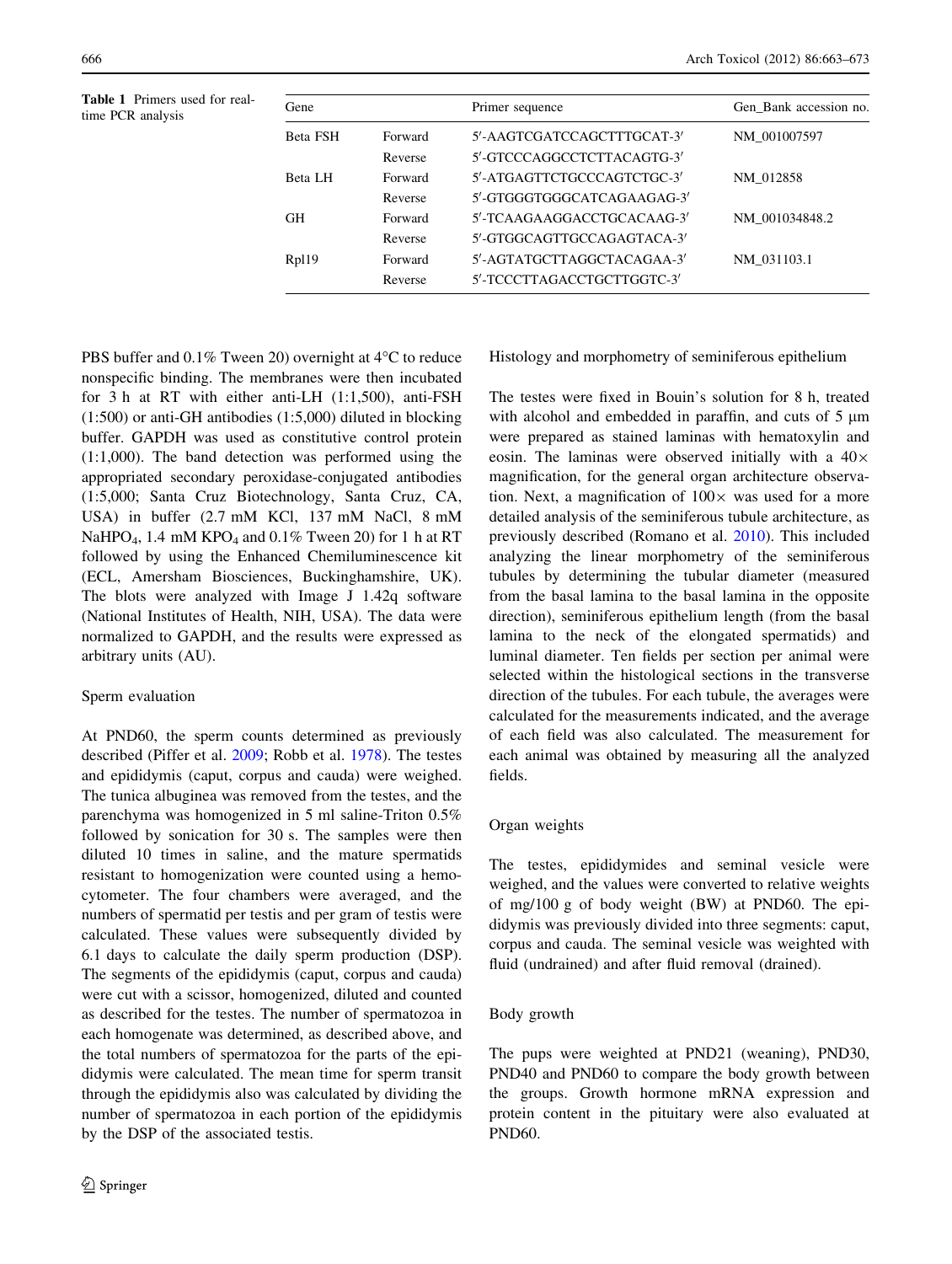## Preputial separation (PPS)

To determinate the age at puberty, we evaluated the balanopreputial separation, which consists of the separation of the preputial membrane and the externalization of the glands of the penis (Korenbrot et al. [1977\)](#page-9-0). This method was performed at PND33 and was continued once a day during the time of the balanopreputial separation, by gentle tissue manipulation. During this period, the animals were also weighed.

# Statistical analysis

The variables in question were first submitted to Kolmogorov–Smirnov tests for normality and the Bartlett test for homoscedasticity. The analysis of body growth was performed using the multi-way analysis of variance for repeated measures (MANOVA) by a general linear model (GLM). The weights were compared between different groups and ages, considering the expected changes with age. The sexual behavior and day of PPS were compared among the groups using nonparametric analyses with the Mann–Whitney  $U$  test. The weights of seminal vesicle (drained and undrained) were compared by paired Student's  $t$  test. All other parameters were analyzed by Student's t test. All analyses were performed with Statistica 7.0 (Statsoft Inc, Tulsa, OK, USA). Statistical differences were considered significant when the value of P was lower than 0.05. The values were expressed as means and the standard error of the mean (±SEM) for parametric and interquartile ranges of nonparametric analysis.

## Results

## Changes in sexual partner preference

Sexual orientation estimates the preference for a specific gender of reproductive partner, and animals are expected to have a greater predilection for the opposite sex. Thus, to verify sexual partner preference, the males were exposed at PND60 to a sexually mature male and a female in estrous, positioned on opposite sides of the arena, so they could choose to approach the male, the female, or to remain in a neutral central area. The positive score indicates sexual preference for the female, and the negative score indicates a preference for male rats. The males from dams treated with glyphosate spent significantly more time in contact with female rats than control animals, suggesting a preference for the female gender (*t* test,  $P < 0.05$ , Table 2).

Table 2 Sexual partner preference in male rats perinatally exposed to a commercial formulation of glyphosate

| Parameters                  | Time $(s)$               |                          |  |
|-----------------------------|--------------------------|--------------------------|--|
|                             | Control                  | $RU 50$ mg/kg            |  |
| Stay time in male area I    | $201.8 \pm 17.6^{\circ}$ | $88.0 \pm 28.6^{\circ}$  |  |
| Stay time in male area II   | $228.8 \pm 29.0$         | $224.0 \pm 30.7$         |  |
| Total time in male area     | $430.6 \pm 29.3$         | $312.0 \pm 55.9$         |  |
| Stay time in female area I  | $215.2 \pm 15.9^d$       | $115.4 \pm 25.6^{\circ}$ |  |
| Stay time in female area II | $287.0 \pm 20.2^{\circ}$ | $509.2 \pm 119.2^b$      |  |
| Total time in female area   | $502.2 + 22.7a$          | $624.6 \pm 110.9^b$      |  |
| Partner preference score    | $71.6 \pm 43.0^{\circ}$  | $312.6 \pm 160.3^b$      |  |

Data are mean  $\pm$  SEM.; <sup>a, b</sup> difference in rows— $P < 0.01$ ; <sup>c, d</sup>  $P$  < 0.05; Student's t test,  $N = 5$  per group; RU Roundup transorb

# Changes in sexual behavior

The treatment led to an increase in the latency to first mount, latency to first intromission and latency to mount after first ejaculation (Mann–Whitney U test,  $P < 0.05$ , Table 3). The other parameters did not differ significantly between the groups (Table 3).

Changes in testosterone and estradiol serum concentration

Sexual behavior may be influenced by gonadal steroids. Indeed, the levels of both hormones were different between the groups. Specifically, the group treated with glyphosate showed higher levels of testosterone and estradiol compared to control animals (*t* test,  $P < 0.01$ , Fig. [1](#page-5-0)).

Table 3 Sexual behavior in male rats perinatally exposed to a commercial formulation of glyphosate

| Parameters                                                      | Control       | <b>RU</b><br>$50 \text{ mg/kg}$ |
|-----------------------------------------------------------------|---------------|---------------------------------|
| Latency for the first mount (min)                               | $0.6 - 1.0a$  | $5.2 - 7.0^{\rm b}$             |
| Latency for the first intromission (min)                        | $0.6 - 1.0a$  | $5.2 - 7.0^{\rm b}$             |
| Latency for the first ejaculation (min)                         | $1.0 - 1.7a$  | $5.5 - 7.0^{\rm b}$             |
| Number of incomplete mounts                                     | $11.0 - 12.0$ | $15.0 - 17.0$                   |
| Number of intromissions to first ejaculation                    | $13.5 - 27.0$ | $14.0 - 21.0$                   |
| Total number of mounts                                          | $25.5 - 29.0$ | $29.0 - 39.0$                   |
| Latency for the first mount after first<br>ejaculation (min)    | $0.5 - 0.9$   | $0.2 - 0.6$                     |
| Number of ejaculations after to first<br>intromission in 30 min |               | $29.0 - 31.0$ $36.0 - 39.0$     |

Data are interquartile range  $(25-75\%)$ . <sup>a, b</sup> Difference in rows—  $P < 0.05$ ; Mann–Whitney U test,  $N = 4$  per group; RU Roundup transorb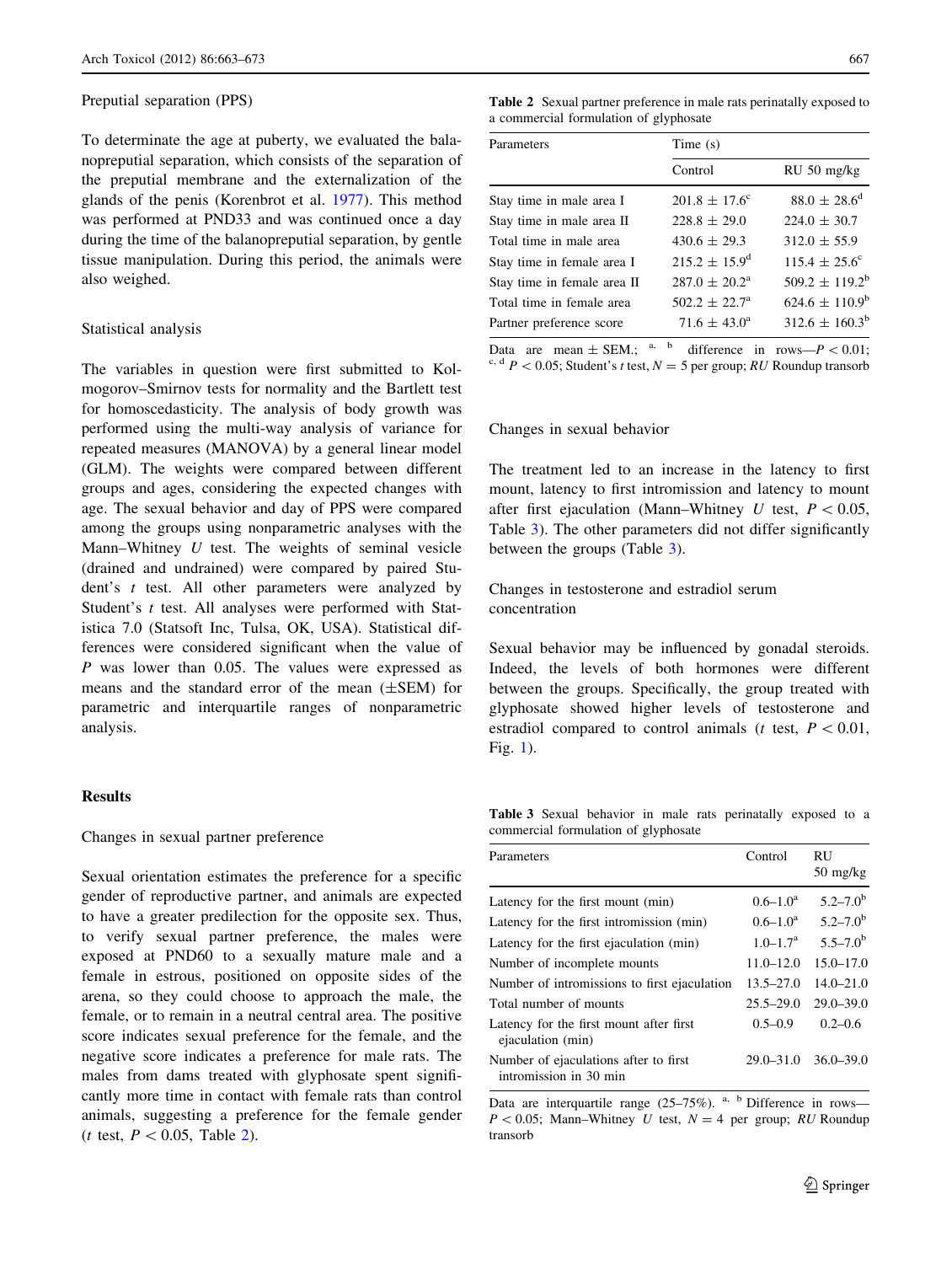<span id="page-5-0"></span>

Fig. 1 Testosterone (ng/dl) and estradiol (pg/ml) serum concentrations in male rats perinatally exposed to a commercial formulation of glyphosate (RU) or control. Results are expressed as mean  $\pm$  SEM. Student's t test;  $n = 12$ /group; \*\* $P < 0.01$ 

Changes in mRNA expression and protein content of gonadotropins (LH and FSH) in the pituitary gland and serum

The analysis of LH mRNA expression showed increased levels in treated animals (*t* test,  $P < 0.05$ , Fig. 2a), which was accompanied by higher amounts of LH protein in the pituitary (*t* test,  $P < 0.01$ , Fig. 2b) and the serum (*t* test,  $P < 0.05$ , Fig. 2c).

The FSH mRNA expression was increased in treated animals (*t* test,  $P < 0.05$ , Fig. [3](#page-6-0)A), but this was not associated with a rise in the FSH protein in the pituitary (Fig. [3](#page-6-0)b) or the serum (Fig. [3](#page-6-0)c).

# Changes in sperm parameters

Because sex hormones may influence the spermatogenesis, we evaluated total sperm production, daily sperm production, sperm reserves and sperm transit at PND60 (Table [4](#page-6-0)). Glyphosate exposure during the perinatal period increased the total and daily sperm production (*t* test,  $P \leq 0.05$ ). Sperm reserves were increased in the caput, corpus and cauda of the epididymis (t test,  $P < 0.05$ ). Sperm transit time, however, was reduced only in the cauda of the epididymis (*t* test,  $P < 0.05$ ).

Modifications in the morphometry of the seminiferous epithelium

Sex hormones directly influence sperm production and may alter the architecture of the seminiferous tubules. Thus, morphometry of histological sections of the testes was performed by analyzing the tubule diameter, seminiferous epithelium and the luminal diameter. Glyphosate exposure resulted in altered morphometry of the seminiferous epithelium in treated animals, causing an increase in epithelial height and a reduction in luminal diameter without changes in the tubular diameter (*t* test,  $P < 0.05$ , Table [5\)](#page-6-0).



Fig. 2 LH mRNA expression (a), pituitary protein content (b) and serum concentrations (c) in male rats perinatally exposed to a commercial formulation of glyphosate (RU) or control. Results are expressed as mean  $\pm$  SEM. Student's t test;  $n = 8$ /group; \* $P < 0.05$ ;  $*$ <sup>\*</sup> $P < 0.01$ 

Glyphosate-mediated effects on the weight of the seminal vesicles and epididymis

The testes, epididymis and seminal vesicles (undrained and drained) were weighed at PND60 to determine the effect of glyphosate, because these tissues depend on sex hormones for their development and secretory activity. The weight of the testes was not different between groups. The weight of undrained seminal vesicle not altered, but the drained seminal vesicle was heavier than in the control group, suggesting that this structure contained smaller amount of fluid (paired t test,  $P \le 0.05$ , Fig. [4a](#page-7-0)). The caput, corpus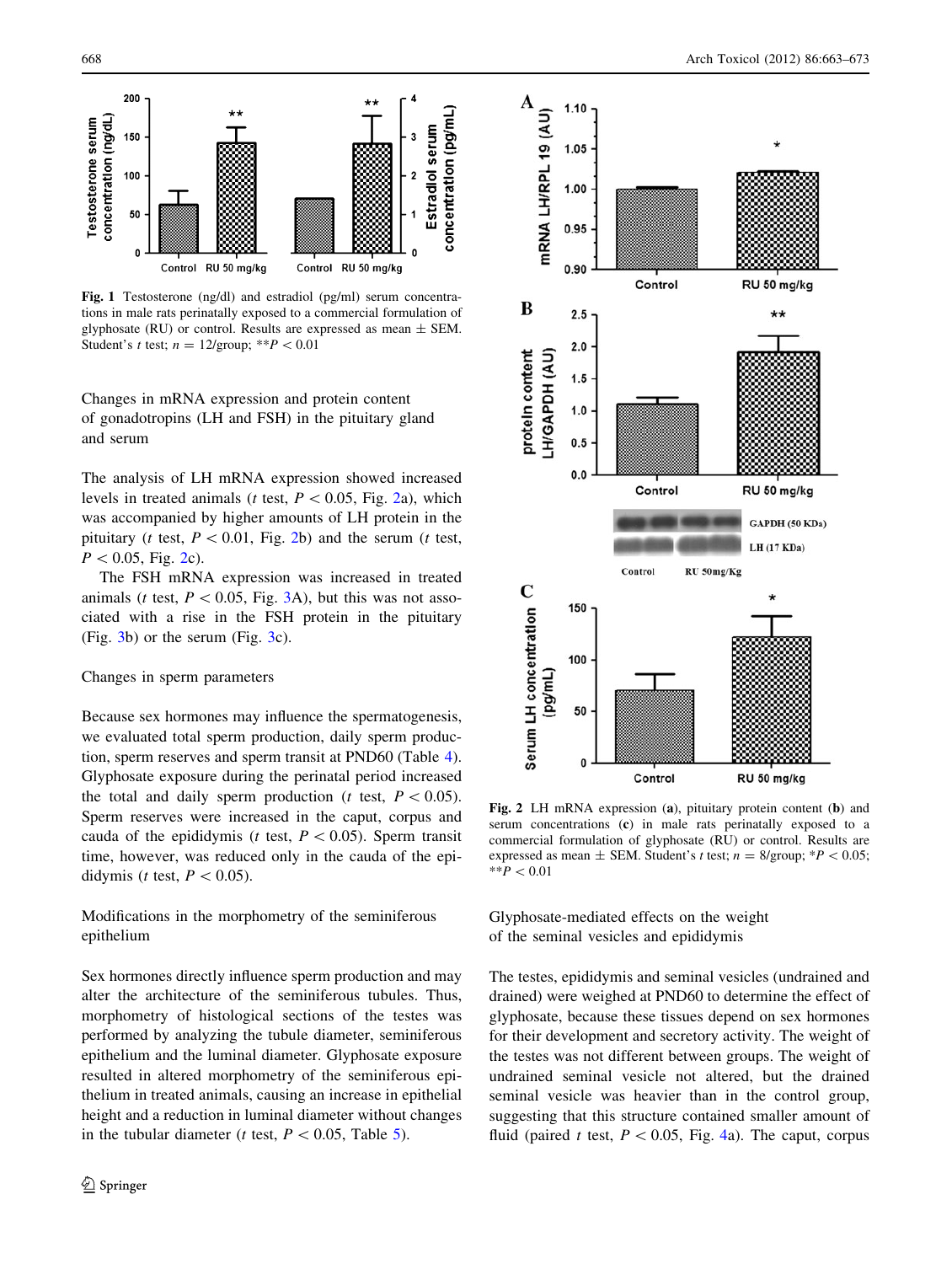<span id="page-6-0"></span>

Fig. 3 FSH mRNA expression (a), pituitary protein content (b) and serum concentrations (c) in male rats perinatally exposed to a commercial formulation of glyphosate (RU) or control. Results are expressed as mean  $\pm$  SEM. Student's t test;  $n = 8$ /group; \* $P < 0.05$ 

and cauda segments of the epididymis were weighted separately. The corpus and cauda, but not the caput, were heavier in the treated animals (t test,  $P < 0.05$ , Fig. [4b](#page-7-0)).

## Body growth assessment

Body growth was determined by weight measurements at PND21, 30, 40 and 60 to detect any differences from weaning to PND60. The mRNA expression and pituitary protein content of GH at PND60 were not altered by glyphosate treatment. Thus, irregular growing did not jeopardize the effects of glyphosate on the reproductive axis of the offspring.

Table 4 Sperm parameters in male rats perinatally exposed to a commercial formulation of glyphosate

| Parameter                                               | Control                 | RU 50 mg/kg                                           |
|---------------------------------------------------------|-------------------------|-------------------------------------------------------|
| Total sperm production $(\times 10^6$ /testis)          | $52.34 \pm 4.2^{\circ}$ | $99.22 \pm 19.8^{\circ}$                              |
| Total sperm production<br>$(\times 10^6/g \text{ test}$ |                         | $34.89 \pm 0.2^{\text{a}}$ 70.87 $\pm 1.4^{\text{b}}$ |
| Daily sperm production $(x10^6$ /testis)                | $8.5 \pm 0.7^{\circ}$   | $16.3 \pm 3.2^b$                                      |
| Daily sperm production<br>$(\times 10^6/g \text{ test}$ | $5.7 \pm 0.1^{\circ}$   | $11.6 \pm 0.2^b$                                      |
| Sperm reserves*                                         |                         |                                                       |
| Caput $+$ corpus of epididymis<br>$(\times 10^6)$       | $14.1 \pm 2.6^{\circ}$  | $21.1 \pm 2.3^b$                                      |
| Cauda of epididymis $(\times 10^6)$                     | $53.9 \pm 8.2$          | $47.7 \pm 4.8$                                        |
| Sperm transit time trough                               |                         |                                                       |
| $Caput + copus$<br>of epididymis (days)                 | $1.6 \pm 0.3$           | $1.7 \pm 0.4$                                         |
| Cauda of epididymis (days)                              | $6.3 \pm 0.8^{\rm a}$   | $4.0 \pm 0.9^{\rm b}$                                 |
|                                                         |                         |                                                       |

\* Two epididymides; Data are mean  $\pm$  SEM.  $a$ ,  $b$  difference in rows— $P < 0.05$ ; Student's t test,  $N = 8$  per group; RU Roundup transorb

Table 5 Morphometrical analysis of the seminiferous epithelium in male rats perinatally exposed to a commercial formulation of glyphosate

| Groups      | Tubular          | Epithelial                | Luminal                  |
|-------------|------------------|---------------------------|--------------------------|
|             | diameter (µm)    | height $(\mu m)$          | diameter $(\mu m)$       |
| Control     | $466.9 \pm 14.3$ | $91.7 \pm 2.2^{\text{a}}$ | $256.9 \pm 13.6^{\circ}$ |
| RU 50 mg/kg | $451.2 \pm 9.6$  | $97.7 \pm 1.1^{\circ}$    | $238.7 \pm 16.5^{\rm b}$ |

Data are mean  $\pm$  SEM. <sup>a, b</sup> difference in column— $P \lt 0.05$ ; Student's t test,  $N = 8$  per group; RU Roundup transorb

Changes in age and body weight at puberty (PPS)

The beginning of puberty was evaluated in PPS and male rats perinatally exposed to glyphosate. The glyphosate rats showed a reduction in the age at puberty onset (Mann– Whitney U test,  $P \le 0.05$ , Fig. [5a](#page-7-0)) and also in the body weight at puberty (Mann–Whitney U test,  $P < 0.05$ , Fig. [5](#page-7-0)b). However, the weights of the animals at the same age were not different, indicating that observed lower weight is merely a function of the younger age at puberty onset.

## Discussion

Glyphosate is an herbicide associated with transgenic resistant crop systems (Cerdeira et al. [2007](#page-9-0)) and represents approximately 30% of all herbicides used in agriculture (Inoue et al. [2003\)](#page-9-0). Glyphosate-mediated toxic effects shown in recent studies have led to the characterization of this herbicide as a potential endocrine chemical disruptor.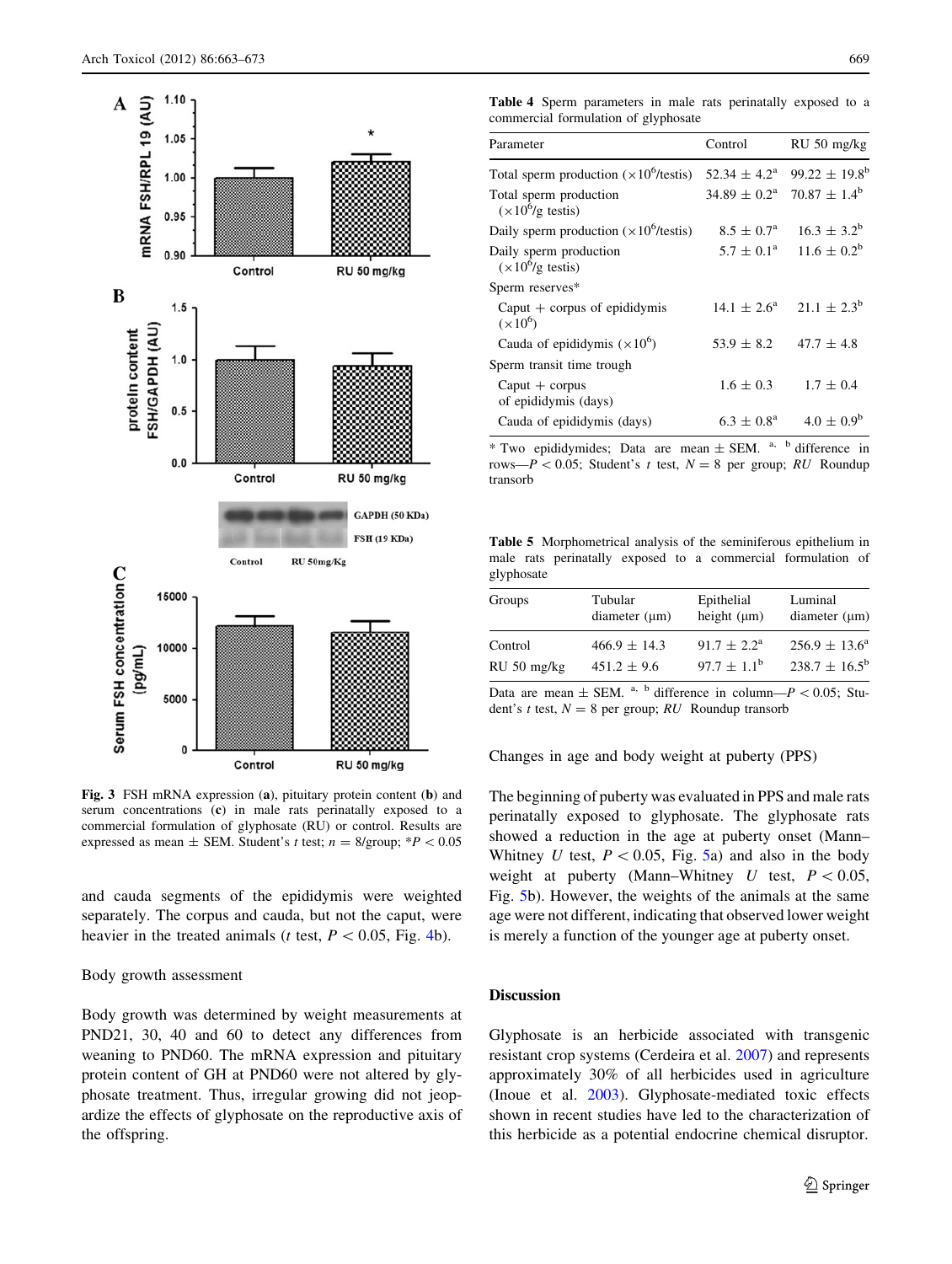<span id="page-7-0"></span>

Fig. 4 Seminal vesicle (a) and epididymis (b) weights in male rats perinatally exposed to a commercial formulation of glyphosate (RU) or control. Results are expressed as mean ± SEM. Paired Student's

The focus of this study was to verify the toxicological effects of a commercial formulation of glyphosate, which is known to alter aromatase activity (Benachour et al. [2007](#page-9-0); Gasnier et al. [2009;](#page-9-0) Richard et al. [2005\)](#page-10-0) and decrease serum testosterone concentrations (Romano et al. [2010](#page-10-0)). To accomplish this, we investigated the reproductive development of male offspring exposed to glyphosate during the critical period of sexual hypothalamic differentiation.

t test (a) and Student's t test (b);  $n = 16$ /group; \*P < 0.05

We observed changes in most of the parameters evaluated in this study, suggesting that maternal exposure to glyphosate disturbed the masculinization process. Gonadal hormones modify the organization of the central nervous system during the perinatal period (Bardin and Catterall [1981;](#page-9-0) MacLusky and Naftolin [1981](#page-9-0); Phoenix et al. [1959](#page-10-0); Ward and Weisz [1980\)](#page-10-0). Starting from GD18, fetal testes begin to produce testosterone, which plateaus and subsequently declines to basal levels around PND10 (Lenz and McCarthy [2010\)](#page-9-0). Importantly, central nervous system aromatase, which converts testosterone into estradiol, is concomitantly expressed with the rise in serum testosterone concentration (MacLusky and Naftolin [1981](#page-9-0)). This stage is critical for the establishment of the characteristic reproductive behavior in adulthood, as shown in aromatase knockout mice (ArKO) that are characterized by degenerated sexual performance compared to wild-type animals (Bakker et al. [2002](#page-9-0)). The increase in serum testosterone



Fig. 5 Age (a) and body weight at PPS (b) in male rats perinatally exposed to a commercial formulation of glyphosate (RU) or control. Results are expressed as mean  $\pm$  SEM. Mann–Whitney U test (a) and Student's t test (**b**);  $n = 16$ /group; \* $P < 0.05$ 

during the perinatal period also changes the threshold for androgen sensitivity in target tissues, which is important for the development and activity of these tissues at puberty (Hoepfner and Ward [1988\)](#page-9-0).

Sexual orientation is the preference for a specific gender for a reproductive partner, and it has an expected predilection for the opposite sex. The sexual partner preference score was increased approximately four-fold in the glyphosate-treated animals, which may be related to higher serum testosterone concentrations, as observed by Harding and Velotta [\(2011](#page-9-0)) in castrated rats treated with high amounts of testosterone.

The mating test is usually employed to determine the sexual performance in male rats that are placed for a specified time in contact with sexually receptive females. During this specific time, the parameters of latency to first mount, number of intromission, number of mounts and number of ejaculations are evaluated (Meisel and Sachs [1994](#page-9-0); Harding and McGinnis [2003](#page-9-0), [2004](#page-9-0), [2005](#page-9-0); Pfaus et al. [2001](#page-10-0)). In relation to copulatory behavior, we observed an increase in the latency to first mount, latency to first intromission, latency to mount after first ejaculation, suggesting an herbicide-mediated effect on the libido of the animals. The copulatory latency is used to evaluate arousal and sexual motivation (Saito and Moltz [1986](#page-10-0); Mendelson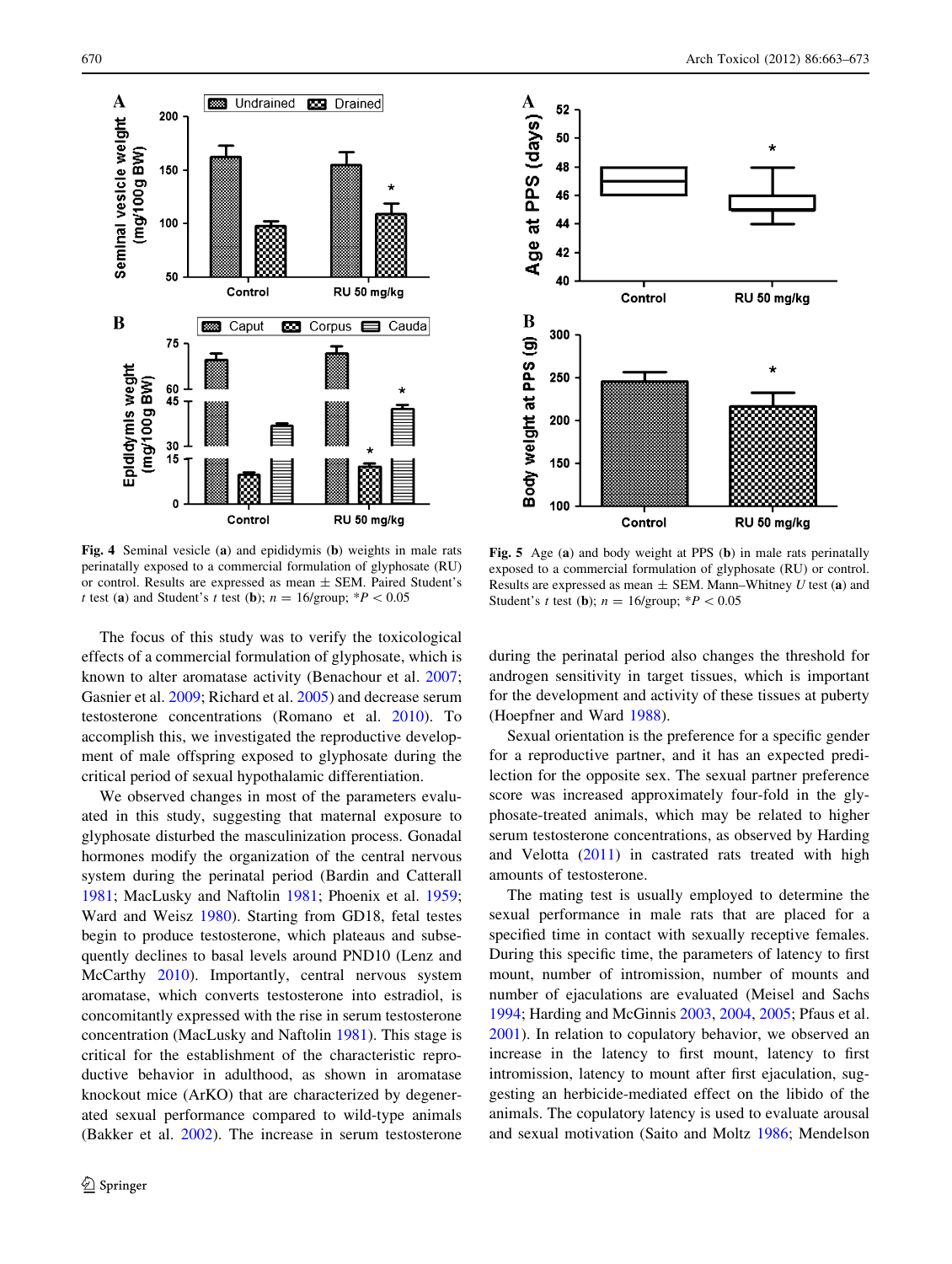and Pfaus [1989](#page-9-0)). However, some authors have questioned the efficiency of this method to assess the motivational component because it measures an effect of the peripheral nervous system (Sachs [2007](#page-10-0)) rather than the central nervous system (Bancoft [2005\)](#page-9-0). Thus, our study was based on classical assessments of sexual behavior, without evaluating the motivational component.

We observed an increase in estradiol serum concentrations, likely due to the increase in testosterone, which leads to greater conversion of estradiol (Bardin and Catterall [1981;](#page-9-0) Knudsen and Max [1980\)](#page-9-0). Estradiol is known to stimulate the sexual arousal in both females and males (Harding and Velotta [2011](#page-9-0); Max and Knudsen [1980](#page-9-0); Heindel and Kimberley [1989\)](#page-9-0); however, it appears that this did not occur in these animals, suggesting that hormone signals may have been misinterpreted by the central nervous system.

The age at puberty is an important component of reproductive development and is influenced by sex hormones, which can determine its anticipation or delay. In rats, the age at puberty onset can be evaluated by the separation of the preputial skin from the glands of the penis (Korenbrot et al. [1977](#page-9-0); Stoker et al. [2000\)](#page-10-0). Balanopreputial separation (PPS) is triggered by the rise of serum testosterone concentrations in the prepubertal period (Korenbrot et al. [1977](#page-9-0)). Thus, the early onset of puberty observed in this study suggests that the production of this hormone was initiated precociously in these animals. In addition, testosterone levels were also elevated, which may have contributed to change in the age at puberty onset. Because the rats reached puberty at an earlier age, the animals had lower body weights at puberty.

However, the animal body weights throughout the experimental period and the analysis of GH mRNA expression and pituitary content at PND60 revealed no differences between groups, suggesting that the effects of prepubertal administration of glyphosate are restricted to reproductive development and function.

The epididymis and vesicular glands, which are androgen-dependent tissues, were used as parameters for evaluating the effects of testosterone level variations. We observed an increase in the weight of the cauda and corpus of the epididymis, likely due to the increased sperm produced by these animals. The seminal vesicles showed a lower content.

Besides the changes observed in the gonadal hormones, the evaluation at PND60 showed altered gonadotropins, with elevated LH mRNA expression, protein content in the pituitary gland and serum. The FSH mRNA expression was increased, while the protein and serum concentrations remained unaltered. The gonadotropins are produced and released by the stimulation of hypothalamic GnRH, and testosterone exerts negative feedback on LH production.

Thus, we may speculate that the glyphosate treatment may have caused (1) a permanent stimulus of LH production and (2) failure in the interpretation of the negative feedback mechanism.

Because sex hormones may influence the spermatogenesis, we evaluated total sperm production, daily sperm production, sperm reserves and sperm transit at PND60. Perinatal glyphosate exposure increased the total and daily sperm production in the testes, which is associated with the increase in the height of the germinal epithelium of seminiferous tubules in histological sections. In addition, we assessed the sperm content in epididymis segments, noting that sperm reserves were increased in the caput, corpus and cauda segments. Sperm transit time, however, was reduced only in the cauda of the epididymis. These observations may be related to the increased testosterone, estradiol and LH serum concentrations.

One study showed that glyphosate Roundup administration from the perinatal period to lactation did not induce maternal toxicity but caused reproductive problems in male offspring, including a decrease in the number of sperm in the cauda epididymis affecting the daily production of sperm in adult life. In this study, an increase in the sperm morphological pathology and lower levels of testosterone at puberty were observed (Dallegrave et al. [2007\)](#page-9-0). However, the exposure to glyphosate in the study conducted by Dallegrave et al. [\(2007](#page-9-0)) was not limited to the perinatal period (the phase of hypothalamic sexual differentiation) but was also extended to the prepubertal period. As previously demonstrated by our group, exposure to glyphosate during this period causes an anti-androgenic effect, causing a reduction of serum testosterone and in the height of the seminiferous epithelium (Romano et al. [2010](#page-10-0)). The number of Sertoli cells formed in the prepubertal period under the influence of FSH determines the final size of the testes (Almiron and Chemes [1988\)](#page-9-0) and the future sperm pro-duction in adult animals (França et al. [2000](#page-9-0); Orth et al. [1988](#page-9-0); Silva et al. [2006](#page-10-0); Mruk and Yan Cheng [2004](#page-9-0)). Our findings suggest that elevated hormone levels increased the proliferation of the epithelium of the seminiferous tubules causing increased sperm production in animals treated by glyphosate. In addition, we observed increased epididymal transit, which is influenced by levels of sex hormones (Sharpe [2001\)](#page-10-0).

This study shows, for the first time, the effects on the reproductive development of male offspring from dams treated with glyphosate only in the perinatal period. We conclude that the exposure promotes behavioral changes and histological and endocrine problems in reproductive parameters and these changes are reflected by a hypersecretion of androgens and increased gonadal activity, sperm production and libido. It is not known whether the dose used in this study is in fact the levels of exposure of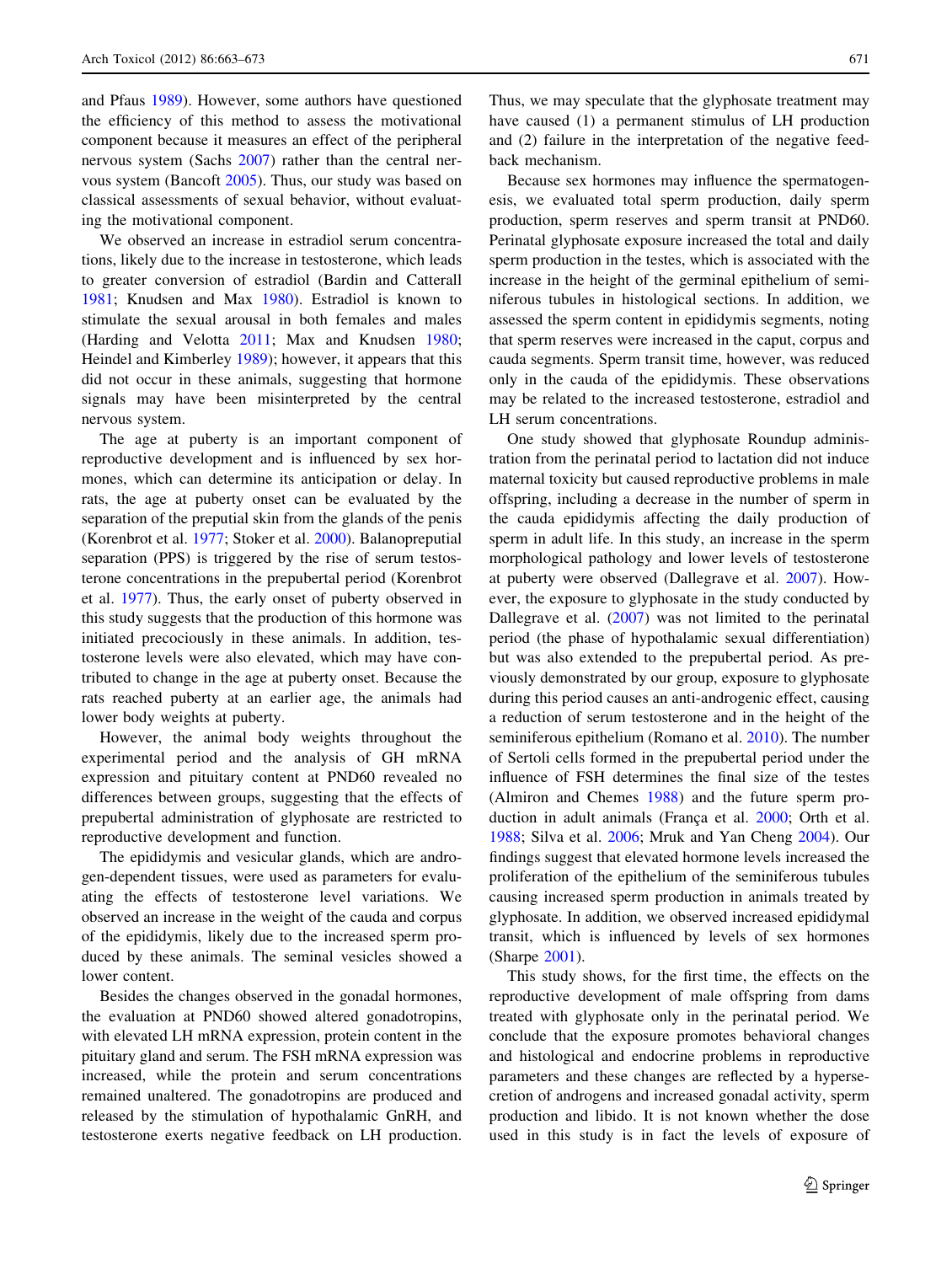<span id="page-9-0"></span>population to the glyphosate herbicide. However, it was shown that women occupationally exposed to this herbicide have reproductive disorders (Richard et al. [2005](#page-10-0)). Future studies should be conducted to establish possible dose-dependent effects.

Acknowledgments This work was supported by Conselho Nacional de Desenvolvimento Científico e Tecnológico—CNPq (151485/2010-0 to M.A.R.).

## References

- Almiron I, Chemes H (1988) Spermatogenic onset. II. FSH modulates mitotic activity of germ and sertoli cells in immature rats. Int J Androl 11:235–246
- Bakker J, Honda SI, Harada N, Balthazart J (2002) The aromatase knock-out mouse provides new evidence that estradiol is required during development in the female for the expression of sociosexual behaviors in adulthood. J Neurosci 22:9104–9112
- Bancoft J (2005) The endocrinology of sexual arousal. J Endocrinol 186:411–427
- Bardin CW, Catterall JF (1981) Testosterone: a major determinant of extragenital sexual dimorphism. Science 211:1285–1294
- Benachour N, Seralini GE (2009) Glyphosate formulations induce apoptosis and necrosis in human umbilical, embryonic, and placental cells. Chem Res Toxicol 22:97–105
- Benachour N, Sipahutar H, Moslemi S, Gasnier C, Travert C, Seralini GE (2007) Time and dose-dependent effects of roundup on human embryonic and placental cells. Arch Environ Contam Toxicol 53:126–133
- Bradford MM (1976) Bradford a rapid and sensitive method for the quantitation of microgram quantities of protein utilizing the principle of protein-dye binding. Anal Biochem 72:248–254
- Cerdeira AL, Gazziero DLP, Duke SO, Matallo MB, Spadotto CA (2007) Review of potential environmental impacts of transgenic glyphosato-resistent soybean in Brazil. J Environ Sci Health B 42:539–549
- Chiavegatto S, Bernardi MM, De-Souza-Spinosa H (1989) Effects of prenatal diphenhydramine administration on sexual behavior of rats. Braz J Med Biol Res 22:729–732
- Chomczynski P, Sacchi N (1987) Single-step method of RNA isolation by acid guanidinium thiocyanate-phenol-chloroform extraction. Anal Biochem 162:156–159
- Dahlgren IL, Matuszczyk JV, Hård E (1991) Sexual orientation in male rats prenatally exposed to ethanol. Neurotoxicol Teratol 3:267–269
- Dallegrave E, Mantese FD, Oliveira RT, Andrade AJM, Dalsenter PR, Langeloh A (2007) Pre- and postnatal toxicity of the commercial glyphosate formulation in Wistar rats. Arch Toxicol 81:665–673
- Felicio LF, Palermo-Neto J, Nasello AG (1989) Perinatal bromopride treatment: effects on sexual behavior of male and female rats. Behav Neural Biol 52:145–151
- França RL, Silva VA Jr, Chiarini-Garcia H, Garcia SK, Debeljuk L (2000) Cell proliferation and hormonal changes during postnatal development of the testis in the pig. Biol Reprod 63:1629–1636
- Gasnier C, Dumont C, Nora Benachour N, Clair E, Chagnon MC, Seralini GE (2009) Glyphosate-based herbicides are toxic and endocrine disruptors in human cell lines. Toxicology 262:184–191
- Gerardin DC, Pereira OC, Kempinas WG, Florio JC, Moreira EG, Bernardi MM (2005) Sexual behavior, neuroendocrine, and neurochemical aspects in male rats exposed prenatally to stress. Physiol Behav 84:97–104
- Goulart-Silva F, de Souza PB, Nunes MT (2011) T3 rapidly modulates TSH $\beta$  mRNA stability and translational rate in the pituitary of hypothyroid rats. Mol Cell Endocrinol 332:277–282
- Harding SM, McGinnis MY (2003) Effects of testosterone in the VMN on copulation, partner preference, and vocalizations in male rats. Horm Behav 43:327–335
- Harding SM, McGinnis MY (2004) Androgen receptor blockade in the MPOA or VMN: effects on male sociosexual behaviors. Physiol Behav 81:671–680
- Harding SM, McGinnis MY (2005) Microlesions of the ventromedial nucleus of the hypothalamus: effects on sociosexual behaviors in male rats. Behav Neurosci 119:1227–1234
- Harding SM, Velotta JP (2011) Comparing the relative amount of testosterone required to restore sexual arousal, motivation, and performance in male rats. Horm Behav 59:666–673
- Hayes WJ, Laws ER (1991) Handbook of pesticide toxicology. Academic Press, San Diego
- Heindel JJ, Kimberley AT (1989) Physiology of the male reproductive system: paracrine and autocrine regulation. Toxicol Pathol 17:411–445
- Hoepfner BA, Ward IL (1988) Prenatal and neonatal androgen exposure interact to affect sexual differentiation in female rats. Behav Neurosci 102:61–65
- Inoue MH, Oliveira-Jr RS, Regitano JB, Tormena CA, Tornisielo VL, Constantin J (2003) Critérios para avaliação do potencial de lixiviação dos herbicidas comercializados no Estado do Paraná. Planta Daninha 21:313–323
- Kavlock RJ, Daston GP, DeRosa C, Fenner-Crisp P, Gray LE, Kaattari S, Lucier G, Luster M, Mac MJ, Maczka C, Miller R, Moore J, Rolland R, Scott G, Sheehan DM, Sinks T, Tilson HA (1996) Research needs for the risk assessment of health and environmental effects of endocrine disruptors: a report of the U.S. EPA-sponsored workshop. Environ Health Perspect 104:715–740
- Knudsen JF, Max SR (1980) Aromatization of androgens to estrogens mediates increased activity of glucose 6-phosphate dehydrogenase in rat levator ani muscle. Endocrinology 106:440–443
- Korenbrot CC, Huhtaniemi IT, Weiner RI (1977) Preputial separation as an external sign of pubertal development in the male rat. Biol Reprod 17:298–303
- Lenz KM, McCarthy MM (2010) Organized for sex–steroid hormones and the developing hypothalamus. Eur J Neurosci 32:2096–2104
- Lu FC (1995) A review of the acceptable daily intakes of pesticides assessed by WHO. Regul Toxicol Pharmacol 21:352–364
- MacLusky NJ, Naftolin F (1981) Sexual differentiation of the central nervous system. Science 211:1294–1302
- Max SR, Knudsen JF (1980) Neural and endocrine interaction in skeletal muscle. Brain Res 26:49–553
- Meisel RL, Sachs BD (1994) The physiology of male sexual behavior. In: Knobil E, Neill D (eds) The physiology of reproduction, 2nd edn. Raven Press, New York, pp 3–105
- Mendelson SD, Pfaus JG (1989) Level searching: a new assay of sexual motivation in the male rat. Physiol Behav 45:337–341
- Mruk DD, Yan Cheng C (2004) Sertoli-sertoli and sertoli-germ cell interactions and their significance in germ cell movement in the seminiferous epithelium during spermatogenesis. Endocr Rev 25:747–806
- Nolan T, Hands RE, Bustin SA (2006) Quantification of mRNA using real-time RT-PCR. Nat Protoc 1:1559–1582
- Orth JM, Gunsalus GL, Lamperti AA (1988) Evidence from sertolicell depleted rats indicates that spermatid number in adults depends on numbers of sertoli cells produced during perinatal development. Endocrinology 122:787–794
- Pereira OC, Bernardi MM, Gerardin DC (2006) Could neonatal testosterone replacement prevent alterations induced by prenatal stress in male rats? Life Sci 78:2767–2771